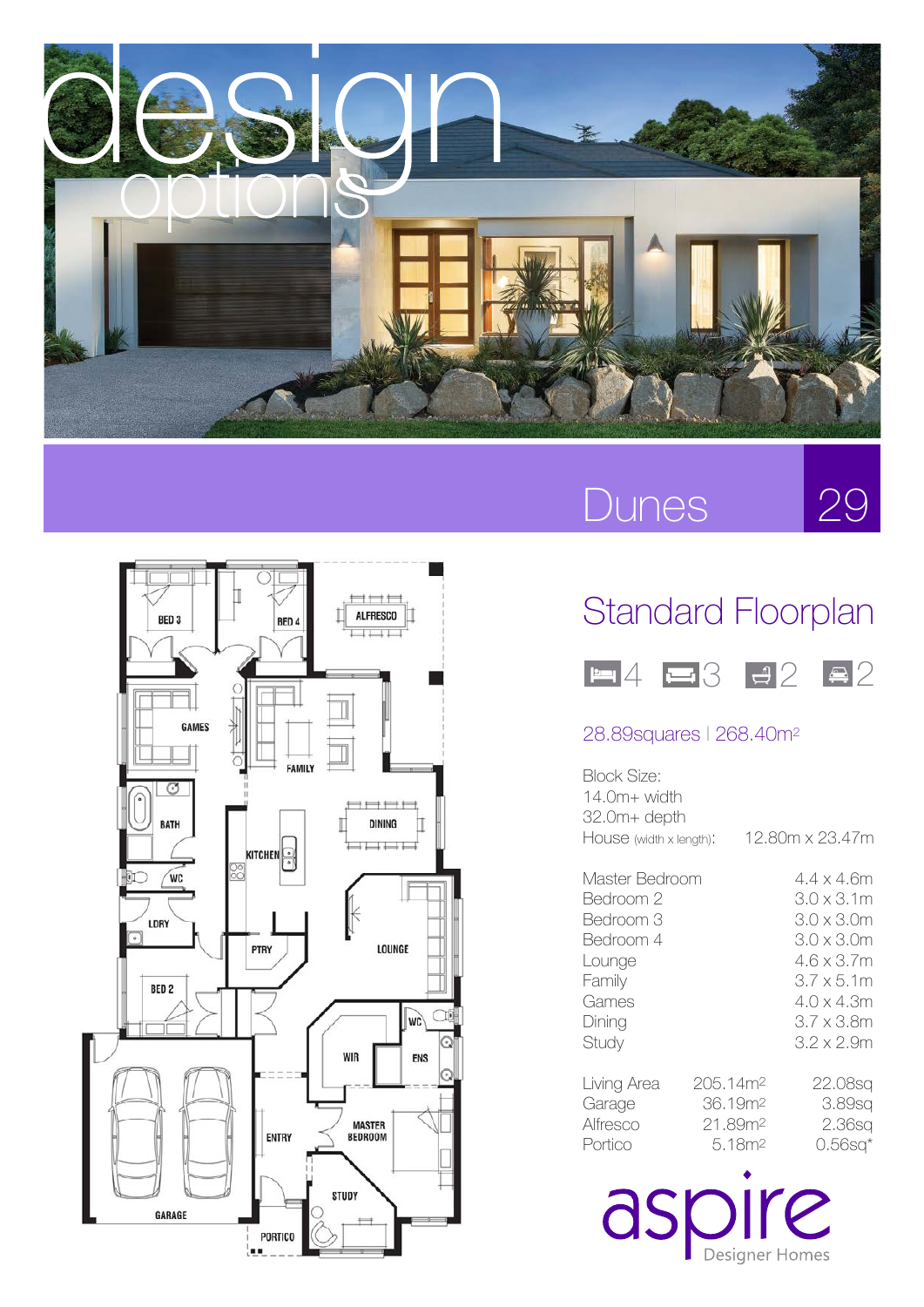# Extended Alfresco Dunes 29



Minimum lot widths and depth may vary due to Council requirements and estate guidelines. Geographical zones apply. Sizes based on standard facade. Sizes may vary slightly subject to facades selected. Brochure is for illustration purposes and should be used as a guide only. Illustrations are not to scale. Garage dimensions are external measurements only. Refer to actual working drawings. Façade photos may contain upgrades.